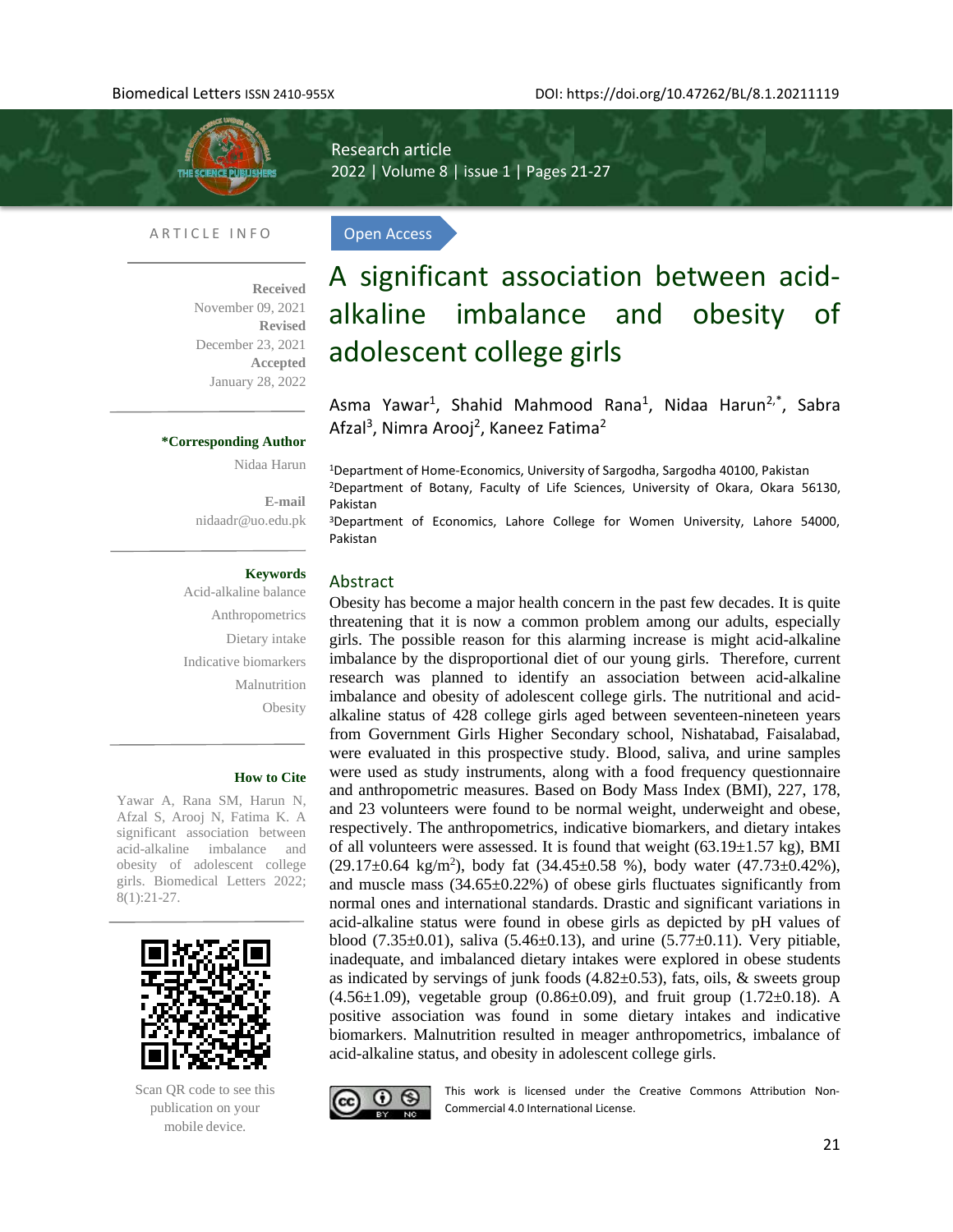# **Introduction**

In the last few decades, obesity has become the most substantial health concern and, its magnitude is increasing in an adolescent at an alarming rate [1]. Obesity has a genetic basis; however, a rapid increase in its frequency suggests some other triggering factors like sedative lifestyle [2], suboptimal diets, and environmental changes [3]. The trend of healthy diet declines during adolescence [4]. For instance, increase the consumption of sugarsweetened drinks. Intake of poor quality diet at the teenage can carry forward into adulthood [5]. That may lead to morbidness of multiple health illnesses like coronary heart disease (CHD), gall bladder disease, diabetes type II, hemorrhagic stroke, sleep apnea, osteoporosis, and a few other certain cancer types [6]. Furthermore, persisting adolescent obesity can cause long-term consequences in psychosocial disorders in individuals [7]. Reports also indicate that obesity can affect the length of life. Data from the United States propose that adults (aged 20–30 years) having BMI (body mass index)  $\geq$  45 kgm are under more threat of life expectancy reduction [8]. It has been observed that obesity and pH are related to each other. Excessive calories are stored in the cell as unburned fatty acids, called fats. On cellular metabolism of these fatty acids in different kinds of acids like acetic acid, lactic acid, and LDL cholesterol, which in return cause the rise in pH of body fluids. The acidic body conditions lead to oxygen deficiency which ultimately reduces the cellular metabolism, thus resulting in obesity [9]. An abridged metabolic rate makes it even more challenging for the body to dispose of unburned food and stored as additional fat. Alternatively, a rise in pH causes depletion of stored minerals in the muscles, bones, and other organs. Therefore, in the long run, it causes osteoporosis, aging, and multiple other degenerative diseases [10] recommended that a lower cellular pH has been noticed in obese subjects. It has also been shown that a low cellular pH can cause protein loss in the urine and that muscle loss in metabolic acidosis is due to endogenous protein catabolism [11]. Moreover, obese people had lower cytosolic free magnesium and higher free calcium than normal people, implying that an ionic hypothesis plays a role in disease development and explains obesity, hypertension, and insulin resistance [12]. Multiple research indicate a possible relationship between obesity and acid-alkaline imbalance. However, despite the attempts of several researchers, the link between obesity and pH

imbalance remained unclear. Hence the current study was designed to scrutinize the correlation between obesity and pH imbalances by investigating the college girls. Such research outcomes may play role in the establishment of national standards for dietary requirements. Additionally, may serve as baseline data for future nutrition programs to improve the health of people [13].

# **Materials and Methods**

#### *Study design*

For this research, a cross-sectional study design was adopted [14]. For the study, Government Girls Higher Secondary school, Nishatabad, Faisalabad was selected after formal permission from authority [15]. Data were collected between January 2012 and December 2012 through multiple visits to the study site. A two-stage sampling technique such as purposive and convenience sampling techniques; (non-probability sampling methods) was employed [16]. Girls between the age group of 17–19 were selected on their BMI basis as the study population. This particular age group has been chosen because this is a crucial stage of adolescence, especially for girls. These girls are regarded as future mothers, and their current health status directly or indirectly affects the health of their own and their child. The initial sample size was 428 girls, and on their BMI basis, 227 volunteer girls were categorized under the label of average weight, 178 as underweight, and 23 found as obese. This categorization was done according to the lower BMI cut-off values for classification of weight in Asian adults by the International Association for the Study of Obesity and the International Obesity Task Force (Underweight < 18.5*,* Normal range is 18.5–22.9, obese  $\geq$  25) [17]. This was first stage sampling. As per guidelines of [30], 5–20% of the first-stage sample is needful for the second-stage sample size. At second stage sampling, 20% normal weight (88 individuals) and underweight (88 individuals) while 5% obese (22 individuals) girls were selected randomly from the total sample for further studies [17].

#### *Anthropometric Measurements*

The height (cm) of bare footed volunteers was measured through Stadiometer. Body composition including body fat  $(\%)$ , weight  $(Kg)$ , muscle mass (%),body water (%) of college girls were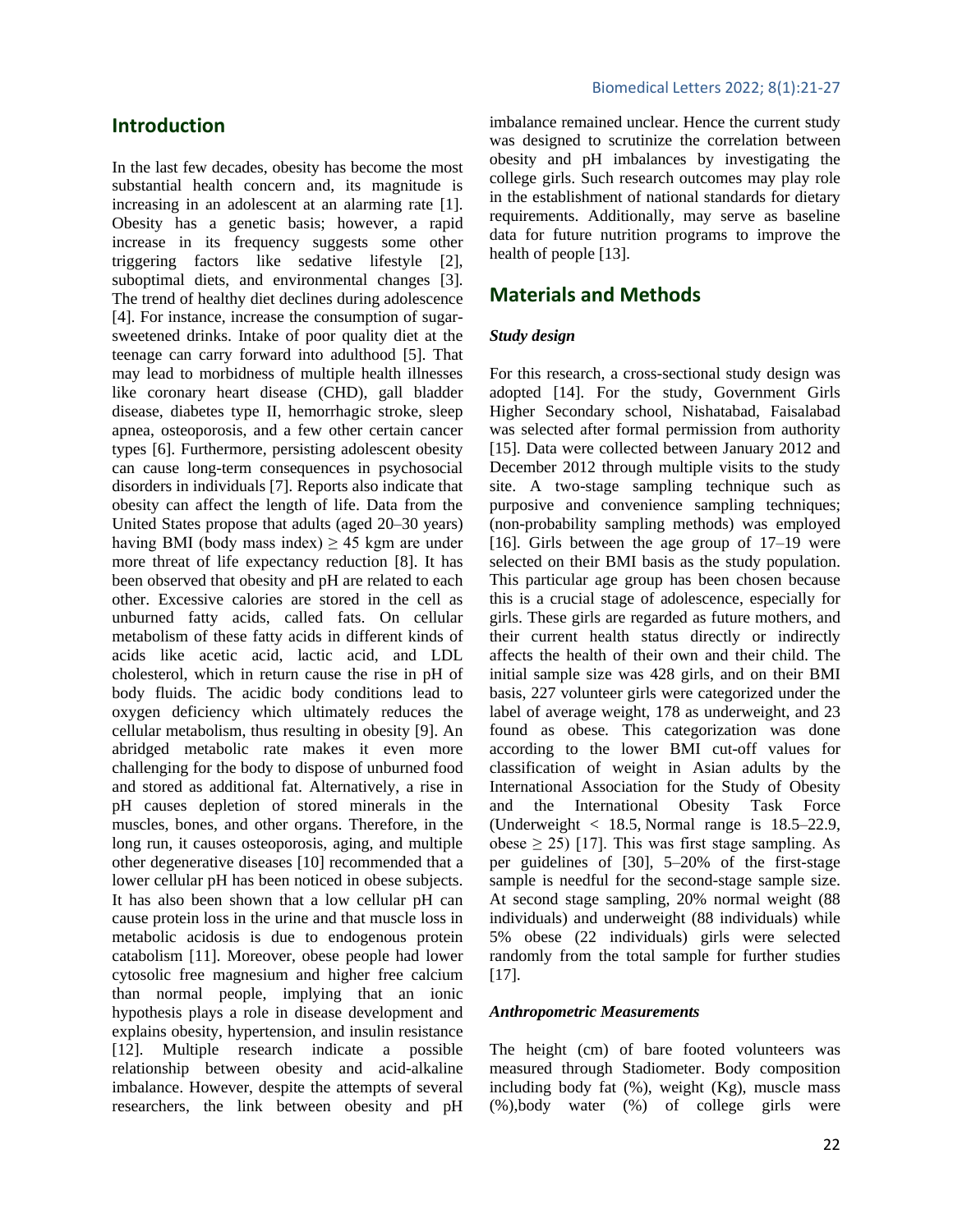investigated through the special scale Bio-Electrical Impedance based scale (BG–64, Burer, Germany) [\[18\]](#page-5-0). Each reading was taken in triplicate; however, their mean used for results interpretation. This data was utilized to calculate BMI ( $kg \text{ m}^{-2}$ ) and ideal body weight (kg) (Kraut). Finally, the data was compared to industry standards for assessing the nutritional health of adolescent subjects [\[19\]](#page-5-1).

#### *Indicative biomarkers*

The pH of volunteers' blood was resolved through Automatic Electrolytes Analyzer (K-Lite-5; Meizhou Cornley Company Hi-Tech Co. Ltd., China) as procedure adopted by [33], pH of urine and saliva samples of adolescent volunteers was measured through Automatic Urine Chemistry Analyzer (Uritest-50, URIT Medical Electronics Co. Ltd., China) and pH meter (inoLab®pH720, WTW, Germany), respectively.

#### *Food intakes assessment*

The food frequency questionnaire was used to assess the dietary consumption of subjects. Each volunteer's intake of serving numbers was calculated to determine the mean serving number of each food group, which was then compared to the FAO's Food Guide Pyramid's reference number of servings [\[20\]](#page-5-2).

#### *Statistical Analysis*

The data were analyzed by using the SPSS-23. Descriptive analysis was used for interpretation of the data. Furthermore, the data obtained was subjected to Duncan Multiple Range Test (DMR) [\[21\]](#page-5-3) was used if there was a significant difference between groups, and one way analysis of variance (ANOVA) techniques have been used if there was a significant difference between groups [\[22\]](#page-5-4). The significance level was set at p 0.01. Pearson correlation was applied to explore the association

**Table 1:** Demography of study population

between dietary intakes and indicative biomarkers of volunteers. Obtained results were interpreted analytically and logical conclusions were drawn [\[20\]](#page-5-2).

### **Results and Discussions**

The relationship between volunteer age and weight categories was presented in (**Table1**). Approximately 17% of underweight volunteers were 17 years old, whereas the maximum number of normal weight volunteers (44.3%) were 18 years old, and the number of both underweight and obese volunteers (45.5%) were 19 years old (45.5% ) [\[23\]](#page-5-5). The highest number of obese and underweight volunteers was 19 years old, while the maximum number of normal weight participants was 18 years old (**Table 1**). From a whole sample, 88 girls with normal weight, 88 girls who were underweight, and 22 obese girls were selected for further analysis. Volunteers' age and weight categories were found to have no significant relation. The age and weight categories of volunteers were found to have a non-significant association. The age ranges for normal weight were 18.5–30.11, underweight 18.4–30.10, and obese 18.9–50.18 were determined to be non-significantly different (**Table 2**). These results demonstrated that age has very little impact on the categories of weight [\[24\]](#page-5-6). There was also a non-significant association identified between volunteer body weight and height categories. The body weight and weight categories of volunteers, on the other hand, were found to have a significantly associated. According to the table, underweight participants had the lowest weight range values, whereas obese volunteers had the highest weight range values. Similarly, volunteer's body mass index (BMI) and weight categories have a high correlation. BMI values for obese people were (29.1–70.64), while those for underweight volunteers were  $(17.1-$ 70.11). The results show that obese volunteers had the highest BMI values, while underweight volunteers when compared to conventional norms, Asian Adolescent volunteers have BMI lower values

| Age (years)   |                      | <b>Total</b> |              |        |
|---------------|----------------------|--------------|--------------|--------|
|               | <b>Normal Weight</b> | Underweight  | <b>Obese</b> |        |
|               | 14                   |              |              | 32     |
|               | 15.9%                | 17%          | 13.6%        | 16.2%  |
| 18            | 39                   | 33           |              | 81     |
|               | 44.3%                | 37.5%        | 40.9%        | 40.9%  |
| 19            | 35                   | 40           | 10           | 85     |
|               | 39.8%                | 45.5%        | 45.5%        | 42.9%  |
|               | 88                   | 88           | 22           | 198    |
| Total (17-19) | 44.44%               | 44.44%       | 11.11%       | 100.0% |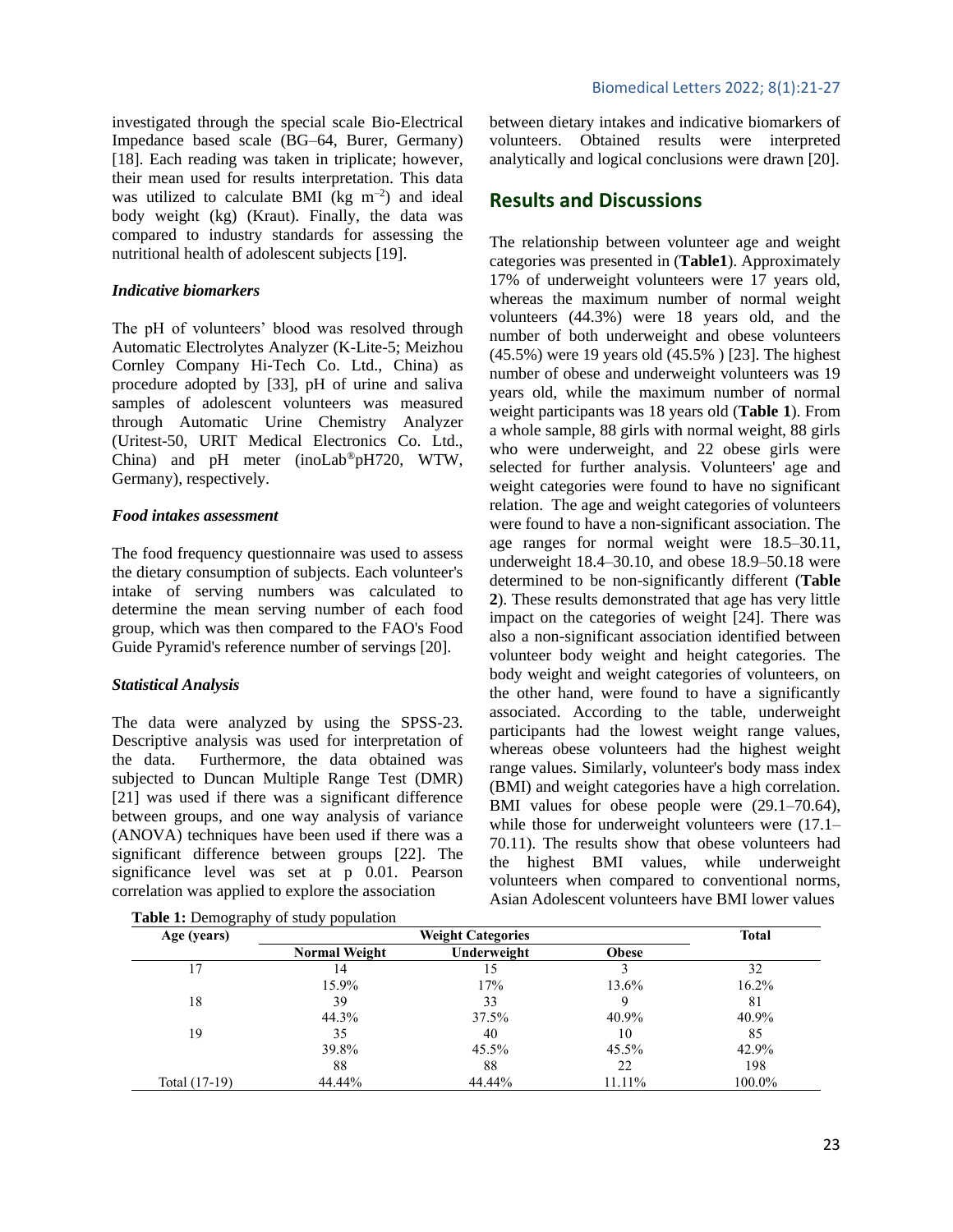|                                        |                    | <b>Normal Weight Girls</b> |                    | <b>Underweight girls</b> |                    | <b>Obese Girls</b> |  |
|----------------------------------------|--------------------|----------------------------|--------------------|--------------------------|--------------------|--------------------|--|
| <b>Indicators</b>                      | Mean               | <b>SE</b>                  | Mean               | <b>SE</b>                | Mean               | SE                 |  |
| Age (year)                             | $18.53^{n-s}$      | 0.11                       | 18.43              | 0.10                     | $18.95^{n-s}$      | 0.18               |  |
| Weight (Kg)                            | 48.70 <sup>b</sup> | 0.53                       | 41.76c             | 0.48                     | 63.19 <sup>a</sup> | 1.57               |  |
| Height (cm)                            | $157.26^{n-s}$     | 0.62                       | 155.59             | 0.67                     | $157.09^{n-s}$     | 1.14               |  |
| Body Mass Index $(Kg/m2)$              | 21.04 <sup>b</sup> | 0.18                       | 17.17c             | 0.11                     | 29.17 <sup>a</sup> | 0.64               |  |
| Body Fat (%)                           | 22.58 <sup>b</sup> | 0.08                       | 60.29a             | 0.24                     | $34.45^{\rm a}$    | 0.58               |  |
| <b>Body Water (%)</b>                  | 54.48 <sup>b</sup> | 0.23                       | 17.48c             | 0.21                     | 47.73c             | 0.42               |  |
| Body protein $(\% )$                   | 38.74 <sup>b</sup> | 0.23                       | 41.19 <sup>a</sup> | 0.13                     | $34.65^{\rm a}$    | 0.22               |  |
| (Muscle Mass)                          |                    |                            |                    |                          |                    |                    |  |
| pH of Blood                            | 7.41 <sup>a</sup>  | 0.01                       | 7.35 <sup>b</sup>  | 0.02                     | $7.35^{b}$         | 0.01               |  |
| pH of Saliva                           | 6.78 <sup>b</sup>  | 0.04                       | 6.94 <sup>a</sup>  | 0.08                     | 5.46 <sup>c</sup>  | 0.13               |  |
| pH of Urine                            | 6.52 <sup>c</sup>  | 0.06                       | 5.95 <sup>b</sup>  | 0.06                     | 5.77 <sup>a</sup>  | 0.11               |  |
| Bread, Cereal, Rice, & Pasta Group     | 6.32 <sup>b</sup>  | 0.25                       | 5.31 <sup>c</sup>  | 0.27                     | 7.82 <sup>a</sup>  | 0.49               |  |
| (Servings)                             |                    |                            |                    |                          |                    |                    |  |
| <b>Fruit Group (Servings)</b>          | $2.45^{\rm a}$     | 0.13                       | 1.64 <sup>c</sup>  | 0.10                     | 1.72 <sup>b</sup>  | 0.18               |  |
| <b>Vegetable Group (Servings)</b>      | 1.10 <sup>a</sup>  | 0.10                       | 0.71 <sup>c</sup>  | 0.04                     | 0.86 <sup>b</sup>  | 0.09               |  |
| Meat, Poultry, Fish, Dry Beans,        | $1.55^{b}$         | 0.15                       | 0.88c              | 0.08                     | 2.81 <sup>b</sup>  | 0.47               |  |
| Eggs, & Nuts Group (Servings)          |                    |                            |                    |                          |                    |                    |  |
| Milk, Yoghurt, & Cheese Group          | 2.12 <sup>b</sup>  | 0.21                       | 1.46 <sup>c</sup>  | 0.12                     | 3.71 <sup>a</sup>  | 0.63               |  |
| (Servings)                             |                    |                            |                    |                          |                    |                    |  |
| Fats, Oils, & Sweets Group             | 2.91 <sup>b</sup>  | 0.15                       |                    |                          | 4.56 <sup>a</sup>  | 1.09               |  |
| (Servings)                             |                    |                            |                    |                          |                    |                    |  |
| <b>Junk/Fast Food Group (Servings)</b> | 4.56 <sup>b</sup>  | 1.09                       | 1.50 <sup>c</sup>  | 0.15                     | 4.82 <sup>a</sup>  | 0.53               |  |

**Table 2:** Anthropometrics, pH and dietary intakes of adolescent college girls

(18.50–22.90) [37]. Overweight and obesity were found to be prevalent in the general population of Pakistan determined to be 25.0 percent [\[25\]](#page-5-7). The rate was highest among participants aged 15–24 years, with women accounting for 13.8 percent of the total. 27.51 percent of reproductive-age women in Africa and South Asia were underweight [\[26\]](#page-5-8).

#### *Body Composition*

The percentage of body fat and the weight categories of volunteers were shown to have a highly significant relationship (Table 2). Body fat % values for obese volunteers were 34.4–50.58, followed by normal weight volunteers with 22.5–80.08, and underweight volunteers with 17.4–80.21 [\[27\]](#page-5-9). Table 2 shows when compared to the other groups, underweight volunteers had the lowest body fat percent values, while obese volunteers had the highest. According to the BG-64 Beurer Germany manual, the usual weight range for adolescent participants in the age group (17–19) is 17–22. A highly positive relation was also found in the body water (%) and weight categories of volunteers [\[28\]](#page-5-10). The mean body water % in obese individuals was 47.73, followed by 54.480 in normal weight volunteers, and 60.29 in underweight volunteers. The ratio of body water was highest among underweight volunteers, according to the results. As can be seen from the data, underweight

volunteers had the highest percentage of body water, while obese individuals had the lowest percentage of body water. But, according to the BG-64 manual, these all fall within the normal range of body water such as 45–60%. According to Beurer Germany [\[24\]](#page-5-6), obesity lowers the water content of adipose tissue. Obese women have less Total Body water (TBW) per unit of body weight (BW) than women of normal weight. Obese persons have more total body water, although their TBW: BW ratio is lower than normal weight subjects. The TBW: BW ratio seems to be a measure that changes with obesity. The relationship between body protein % and volunteer weight categories was shown to be highly significant. Table 2 shows that obese people had body protein % values of 34.65, normal weight volunteers had 38.75 and underweight volunteers had 41.19 Underweight volunteers had the lowest body protein percent values compared to obese volunteers who had the lowest values compared to other groups, as seen in the table. According to the BG-64 Beurer Germany manual, for the age group (17–19), the normal range of body protein percent is 35–41. Urine pH is negatively proportional to Body Mass Index (BMI) and related directly to muscle mass, according to a previous study [\[29\]](#page-5-11). Discovered that the presence of extra fat or adiposity in humans resulted in decreased muscle mass and strength, as well as decreased bone mass [\[30\]](#page-5-12).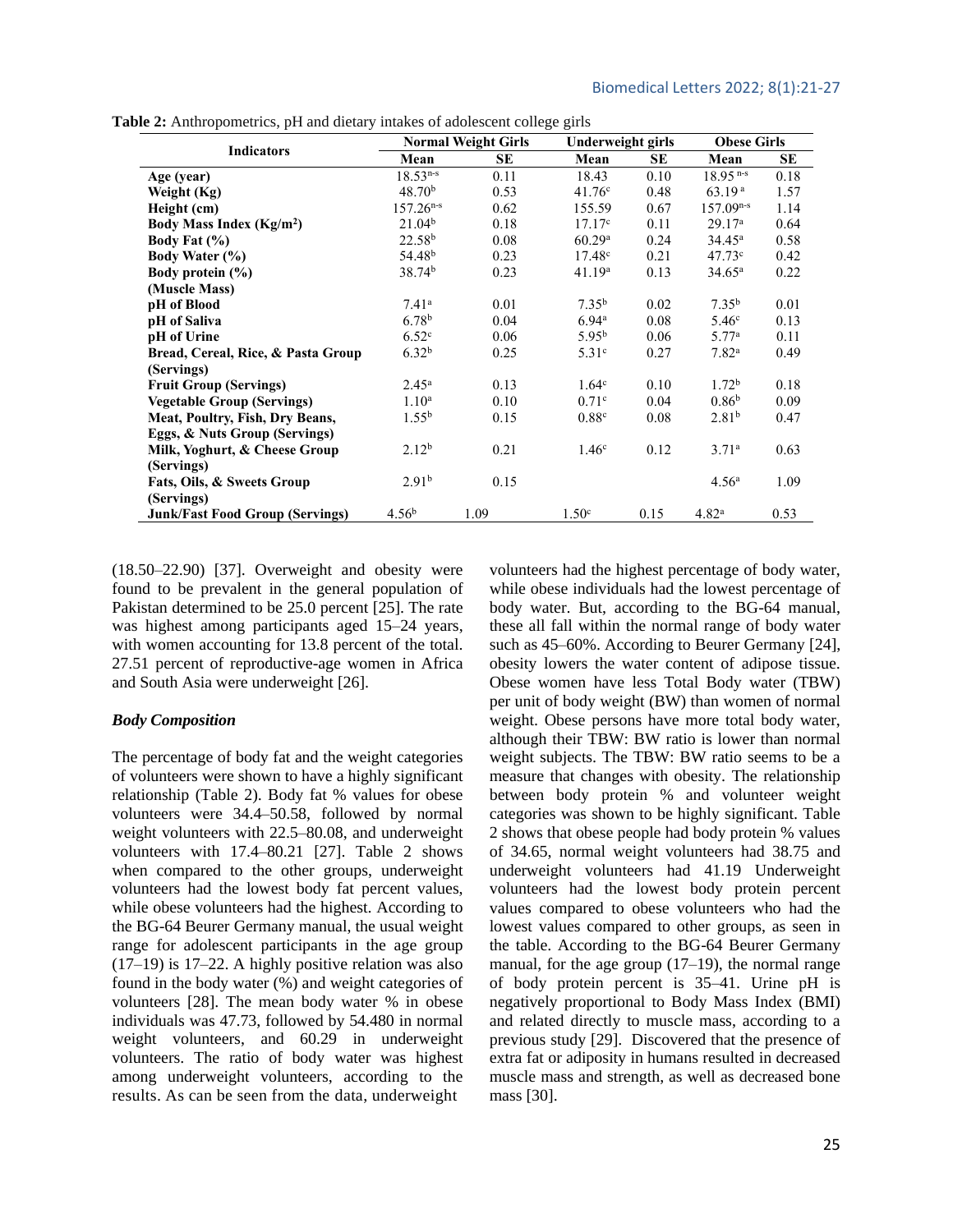#### *Indicative Biomarkers*

The pH of blood and the weight of volunteers had a substantial link, which was also extremely significant in the case of saliva and urine. The blood pH of average-weight subjects was normal  $(7.41\pm0.01)$  while obese ones' value  $(7.35\pm0.01)$ was tilting towards acidic end but lie within optimal range i.e. 7.35–7.45 [\[31\]](#page-5-13) observed that blood pH from prolonged or chronic acidogenic meals was close to the lower end of the physiological range (7.36–7.38) than the higher end (7.42–7.44). Persistent acidogenic meals, in fact, have the potential to cause small reductions in blood pH and plasma bicarbonate [\[32\]](#page-5-14). The pH of obese girls' saliva (5.4–60.13) was found to be acidic, while the pH of healthy weight adolescents' saliva (6.7–80.04) was within the optimal range (6.0–7.4) [\[33\]](#page-6-0) (Table 1). Acid loading may induce temporary acid-base disequilibrium, if the pH of saliva is too low (6.5), the body may create too many acids or get overloaded due to insufficient urine elimination. Obese girls (5.7–70.11) had lower urine pH values than normal participants (6.5–20.06), as shown in Table 1, which agreed on an ideal range of 5.8–7.0. Similar findings were reported, who found that persons who ate more acidic meals based on animal protein had more kidney acid excretion and, as a result, had more acidic urine pH than those who ate diets based on plant sources. According to [\[34\]](#page-6-1), urine pH is inversely and directly related to BMI and muscle mass, respectively [\[35\]](#page-6-2).

#### *Assessment of dietary intakes*

The consumption (servings) of food groups and the subjects' weight were found to have a highly significant relationship [\[36\]](#page-6-3). Obese and normalweight girls consumed (7.8–20.49), (1.7–20.18),  $(0.86-0.09)$ ,  $(2.8-10.47)$ ,  $(3.7-10.63)$ ,  $(4.5-61.09)$ and (4.8–20.53) servings of bread, cereal, rice, pasta group, fruit group, vegetable group, meat, poultry, fish, dry beans, eggs, nuts group, milk, yoghurt, cheese group, milk, yoghurt, cheese group, fats, oils, sweets group and junk/fast food group, respectively as tabulated in **Table 1** [\[37\]](#page-6-4).

# **Conclusions**

Current results showed that Obese adolescents clearly consumed more oils, sweets, and junk/fast food, fats, and fewer servings of fruits and

#### Biomedical Letters 2022; 8(1):21-27

vegetables than recommended in, which could be a contributing factor to acid-alkaline imbalance and obesity in young girls. Obese girls had greater body weight (63.19±1.57 kg), BMI (29.17±0.64  $kg/m<sup>2</sup>$ ) and body fat (34.45 $\pm$ 0.58 %). Whereas less body water  $(47.73\pm0.42\%)$ , and muscle mass  $(34.65\pm0.22\%)$  in comparison to normal weight girls. These indicative markers fluctuate significantly from normal ones and international standards. Additionally, pH values of body fluids of obsess girls is significantly more acidic relatively to normal ones i.e., blood  $(7.35\pm0.01)$ , saliva  $(5.46\pm0.13)$ , and urine  $(5.77\pm0.11)$ . Very pitiable, inadequate, and imbalanced dietary intakes were explored in obese students as indicated by servings of junk foods  $(4.82\pm0.53)$ , fats, oils,  $\&$  sweets group (4.56 $\pm$ 1.09), vegetable group  $(0.86\pm0.09)$ , and fruit group  $(1.72\pm0.18)$ . Normal-weight volunteers, on the other hand, consumed nearly the usual number of servings of all food groups, in the comparison to the suggested number of servings per day in. As a result, it was possible to determine the association between acid alkaline status and dietary intake and nutritional status since obese girls consumed less alkaline and more acid-producing meals than normal-weight participants.

# **Acknowledgements**

Authors are grateful to Dr. Zaheer Ahmad (Assistant Professor, Department of Home and Health Sciences, AIOU, Islamabad) for his everinspiring guidance, keen interest, scholarly comments, and constructive suggestions throughout my research.

# **Ethical Consent**

Ethical consent of ethical review committee of University of Sargodha, Sargodha, Pakistan was followed.

### Conflict of interest

The authors declare no conflict of interest.

List of symbols, units and abbreviations BMI= Body Mass Index TBW= Total Body Water BW= Body Water Kg= Kilograms Cm= Centimeter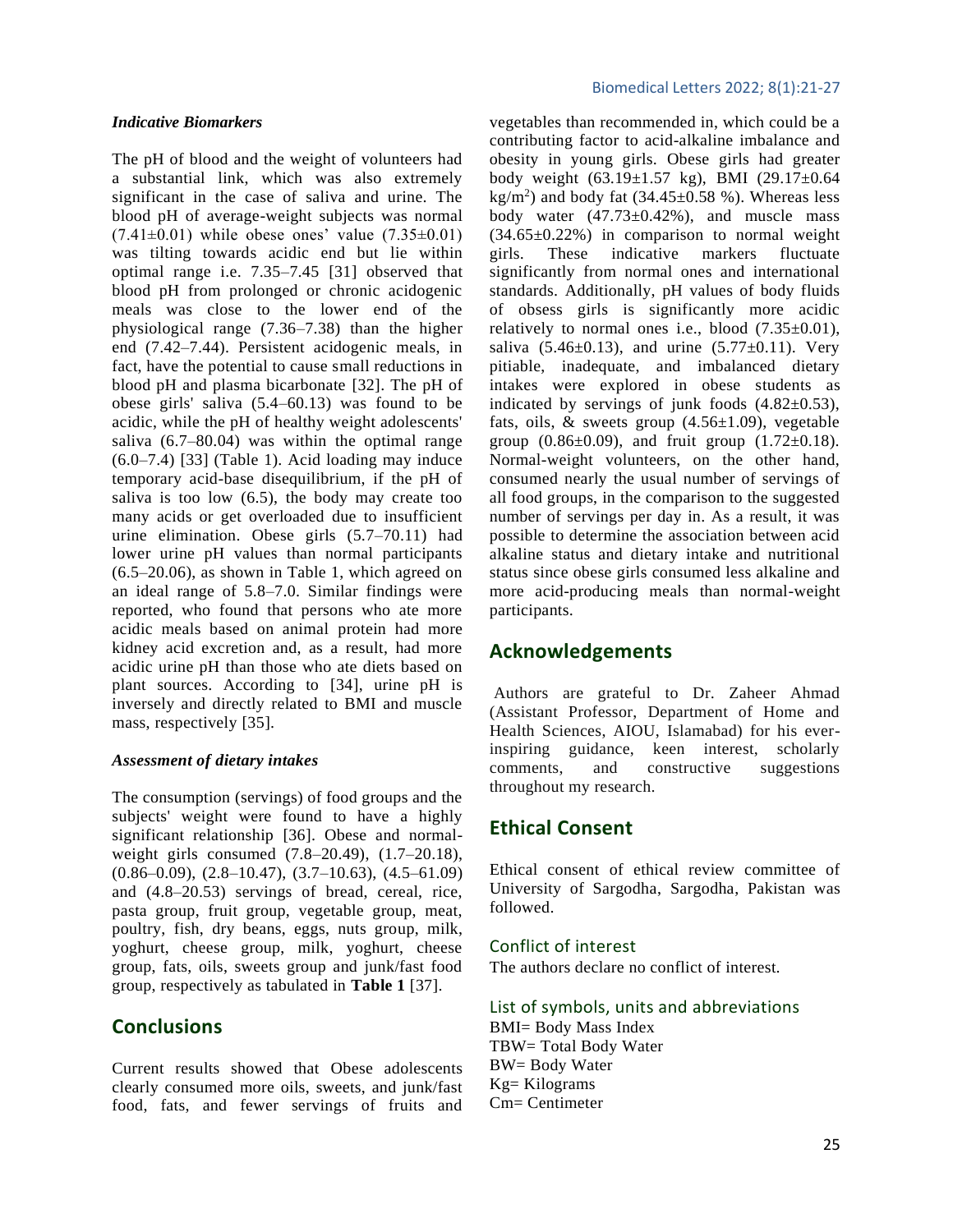#### Biomedical Letters 2022; 8(1):21-27

m= Meter

# **References**

- [1] Odundo GO, Ngwiri T, Otuoma O, Chanzu NM. Developing equity in capacity of paediatric endocrinology subspecialists worldwide. The Lancet Diabetes & Endocrinology. 2016;4:204-5.
- [2] Flegal KM. The obesity epidemic in children and adults: current evidence and research issues. Medicine and Science in Sports and Exercise. 1999;31:S509-14.
- [3] Gurnani M, Birken C, Hamilton J. Childhood obesity: causes, consequences, and management. Pediatric Clinics. 2015;62:821-40.
- [4] Reilly JJ, Dorosty AR. Epidemic of obesity in UK children. The Lancet. 1999;354:1874-5.
- [5] Kromeyer-Hauschild K, Zellner K, Jaeger U, Hoyer H. Prevalence of overweight and obesity among school children in Jena (Germany). International Journal of Obesity. 1999;23:1143-50.
- [6] Thomsen B, Ekstrøm C, Sørensen T. Development of the obesity epidemic in Denmark: cohort, time and age effects among boys born 1930–1975. International journal of obesity. 1999;23:693-701.
- [7] Moreno L, Sarria A, Fleta J, Rodriguez G, Bueno M. Trends in body mass index and overweight prevalence among children and adolescents in the region of Aragon (Spain) from 1985 to 1995. International journal of obesity. 2000;24:925-31.
- [8] Flegal KM, Troiano RP. Changes in the distribution of body mass index of adults and children in the US population. International journal of obesity. 2000;24:807-18.
- [9] Linde JA, Jeffery RW, Crawford D, Ball K, Brug J. Evolving environmental factors in the obesity epidemic. Obesity Epidemiology From Aetiology to Public Health. 2010:119-35.
- [10] Mikkilä V, Lahti-Koski M, Pietinen P, Virtanen SM, Rimpelä M. Associates of obesity and weight dissatisfaction among Finnish adolescents. Public health nutrition. 2003;6:49-56.
- [11] Story M, Kaphingst KM, Robinson-O'Brien R, Glanz K. Creating healthy food and eating environments: policy and environmental approaches. Annu Rev Public Health. 2008;29:253-72.
- [12] Garriguet D. Beverage consumption of children and teens. Health Rep. 2008;19:17-22.
- [13] Langlois K, Garriguet D, Gonzalez A, Sinclair S, Colapinto CK. Change in total sugars consumption among Canadian children and adults. Health reports. 2019;30:10-9.
- [14] Laska MN, Murray DM, Lytle LA, Harnack LJ. Longitudinal associations between key dietary behaviors and weight gain over time: transitions through the adolescent years. Obesity. 2012;20:118-25.
- [15] Gregg EW, Cheng YJ, Cadwell BL, Imperatore G, Williams DE, Flegal KM, et al. Secular trends in cardiovascular disease risk factors according to body mass index in US adults. Jama. 2005;293:1868-74.
- [16] Organization WH. Obesity: preventing and managing the global epidemic. 2000.
- [17] Sebastian A, Frassetto LA, Sellmeyer DE, Merriam RL, Morris Jr RC. Estimation of the net acid load of the diet of ancestral preagricultural Homo sapiens and their hominid ancestors. The American journal of clinical nutrition. 2002;76:1308-16.
- <span id="page-5-0"></span>[18] Cordain L, Eaton SB, Sebastian A, Mann N, Lindeberg S, Watkins BA, et al. Origins and evolution of the Western diet: health implications for the 21st century. The American journal of clinical nutrition. 2005;81:341-54.
- <span id="page-5-1"></span>[19] Frassetto LA, Morris Jr RC, Sebastian A. Dietary sodium chloride intake independently predicts the degree of hyperchloremic metabolic acidosis in healthy humans consuming a net acid-producing diet. American Journal of Physiology-Renal Physiology. 2007;293:F521-F5.
- <span id="page-5-2"></span>[20] Breslau NA, Brinkley L, Hill KD, PAK CY. Relationship of animal protein-rich diet to kidney stone formation and calcium metabolism. The Journal of Clinical Endocrinology & Metabolism. 1988;66:140-6.
- <span id="page-5-3"></span>[21] Lytle LA, Seifert S, Greenstein J, McGovern P. How do children's eating patterns and food choices change over time? Results from a cohort study. American journal of health promotion. 2000;14:222-8.
- <span id="page-5-4"></span>[22] Patterson E, Wärnberg J, Kearney J, Sjöström M. The tracking of dietary intakes of children and adolescents in Sweden over six years: the European Youth Heart Study. International Journal of Behavioral Nutrition and Physical Activity. 2009;6:1-10.
- <span id="page-5-5"></span>[23] Flegal KM, Graubard BI, Williamson DF, Gail MH. Excess deaths associated with underweight, overweight, and obesity. Jama. 2005;293:1861-7.
- <span id="page-5-6"></span>[24] Fontaine KR, Redden DT, Wang C, Westfall AO, Allison DB. Years of life lost due to obesity. Jama. 2003;289:187-93.
- <span id="page-5-7"></span>[25] Must A, Strauss RS. Risks and consequences of childhood and adolescent obesity. International journal of obesity. 1999;23:S2-S11.
- <span id="page-5-8"></span>[26] Chatterjea M, Shinde R. Textbook of medical biochemistry: Wife Goes On; 2011.
- <span id="page-5-9"></span>[27] Kaloyianni M, Bourikas D, Koliakos G. The effect of insulin on Na+-H+ antiport activity of obese and normal subjects erythrocytes. Cellular Physiology and Biochemistry. 2001;11:253-8.
- <span id="page-5-10"></span>[28] Koren D, Gozal D, Philby MF, Bhattacharjee R, Kheirandish-Gozal L. Impact of obstructive sleep apnoea on insulin resistance in nonobese and obese children. European Respiratory Journal. 2016;47:1152- 61.
- <span id="page-5-11"></span>[29] Gibney MJ, Lanham-New SA, Cassidy A, Vorster HH. Introduction to Human Nutrition Second Edition. 2009.
- <span id="page-5-12"></span>[30] Abdullah M, Mahmood S, Ahmed Z. Efficacy studies of natural and synthetic iron sources among anemic pregnant women in community of Faisalabad-Pakistan. Journal of Food and Nutrition Research. 2017;5:121-8.
- <span id="page-5-13"></span>[31] Assessment WIDA. Prevention, and Control. Guide for Programme Managers. 2001.
- <span id="page-5-14"></span>[32] Laaksonen DE, Nuutinen J, Lahtinen T, Rissanen A, Niskanen L. Changes in abdominal subcutaneous fat water content with rapid weight loss and long-term weight maintenance in abdominally obese men and women. International journal of obesity. 2003;27:677- 83.